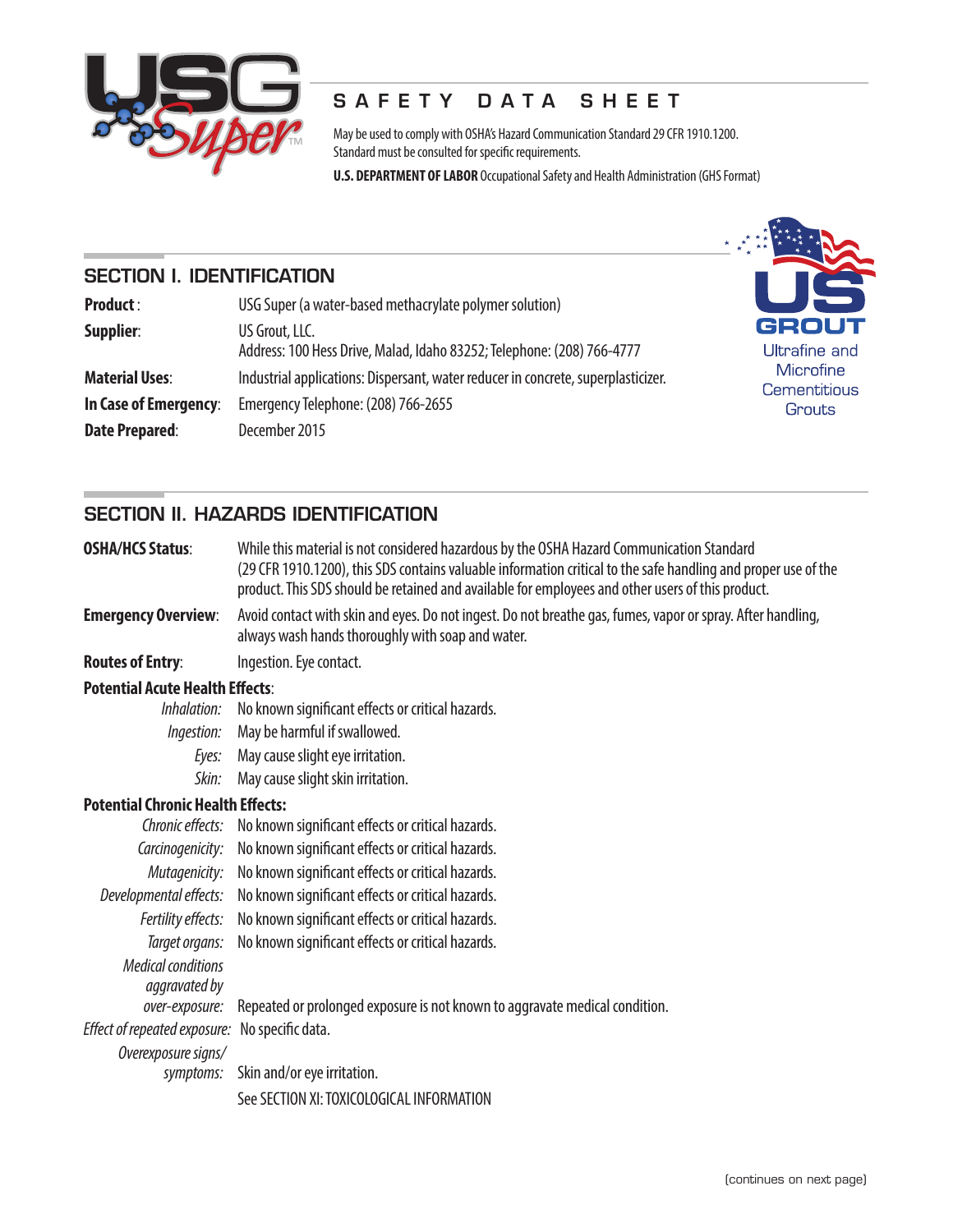# SECTION III. COMPOSITION INFORMATION

## **INGREDIENTS**:

ċ

| CHEMICAL NAME     | COMMON NAMF                                             | CAS NUMBER     | % CONCENTRATION |
|-------------------|---------------------------------------------------------|----------------|-----------------|
| [Confidential]    | Methacrylate/polyethylene glycol copolymer, sodium salt | [Confidential] | [Confidential]  |
| Silica, Amorphous | Amorphous Silica                                        | 7631-86-9      | [Confidential]  |
| [Confidential]    | Mixture of POE fatty esters/POE alkylether              | [Confidential] | [Confidential]  |

## SECTION IV. FIRST AID

| <b>Eye Contact:</b>       | Remove contact lens immediately, if present and easy to remove. Immediately flush eyes with plenty of water for<br>at least 15 minutes. If eye irritation persists, seek medical attention. |
|---------------------------|---------------------------------------------------------------------------------------------------------------------------------------------------------------------------------------------|
| <b>Skin Contact:</b>      | Flush affected skin with plenty of water. Remove contaminated clothing. If skin irritation occurs, seek<br>medical attention. Wash affected clothing before reuse.                          |
| <b>Inhalation:</b>        | If not breathing, give artificial respiration, preferably mouth-to-mouth. If breathing is difficult, give oxygen.                                                                           |
| Ingestion:                | If the material is swallowed, get immediate medical attention or advice.                                                                                                                    |
| <b>Protection when</b>    | administering first aid: No action should be taken involving personal risk without suitable training.                                                                                       |
| <b>Note to Physician:</b> | Provide general supportive measures and treat symptomatically.                                                                                                                              |

## SECTION V. FIRE AND EXPLOSION HAZARD DATA

| <b>Flammability:</b>                                                  | Refer to SECTION IX: Physical and Chemical Properties                                                                                                                                          |  |  |
|-----------------------------------------------------------------------|------------------------------------------------------------------------------------------------------------------------------------------------------------------------------------------------|--|--|
| <b>Flashpoint:</b>                                                    | Not available.                                                                                                                                                                                 |  |  |
| <b>Products of</b><br><b>Combustion:</b>                              | Upon decomposition, this product emits carbon monoxide, carbon dioxide and/or low molecular<br>weight hydrocarbons.                                                                            |  |  |
| <b>Properties that</b><br>could increase fire<br>or explosion hazard: | Product presents a suspected combustible dust hazard. Dispersion in air of this product at sufficient concentration<br>may form explosive mixture.                                             |  |  |
| <b>Extinguishing Media:</b>                                           |                                                                                                                                                                                                |  |  |
| Suitable:                                                             | Powder, alcohol-resistant foam, CO2 and sand.                                                                                                                                                  |  |  |
| Special Hazards:                                                      | May produce toxic fumes of carbon oxides if burning. Containers can build up pressure if exposed to heat (fire).<br>Containers should be cooled with water to prevent vapor pressure build up. |  |  |
| <b>Fire-Fighting:</b>                                                 | Firefighters should wear full protective clothing including self contained breathing apparatus.                                                                                                |  |  |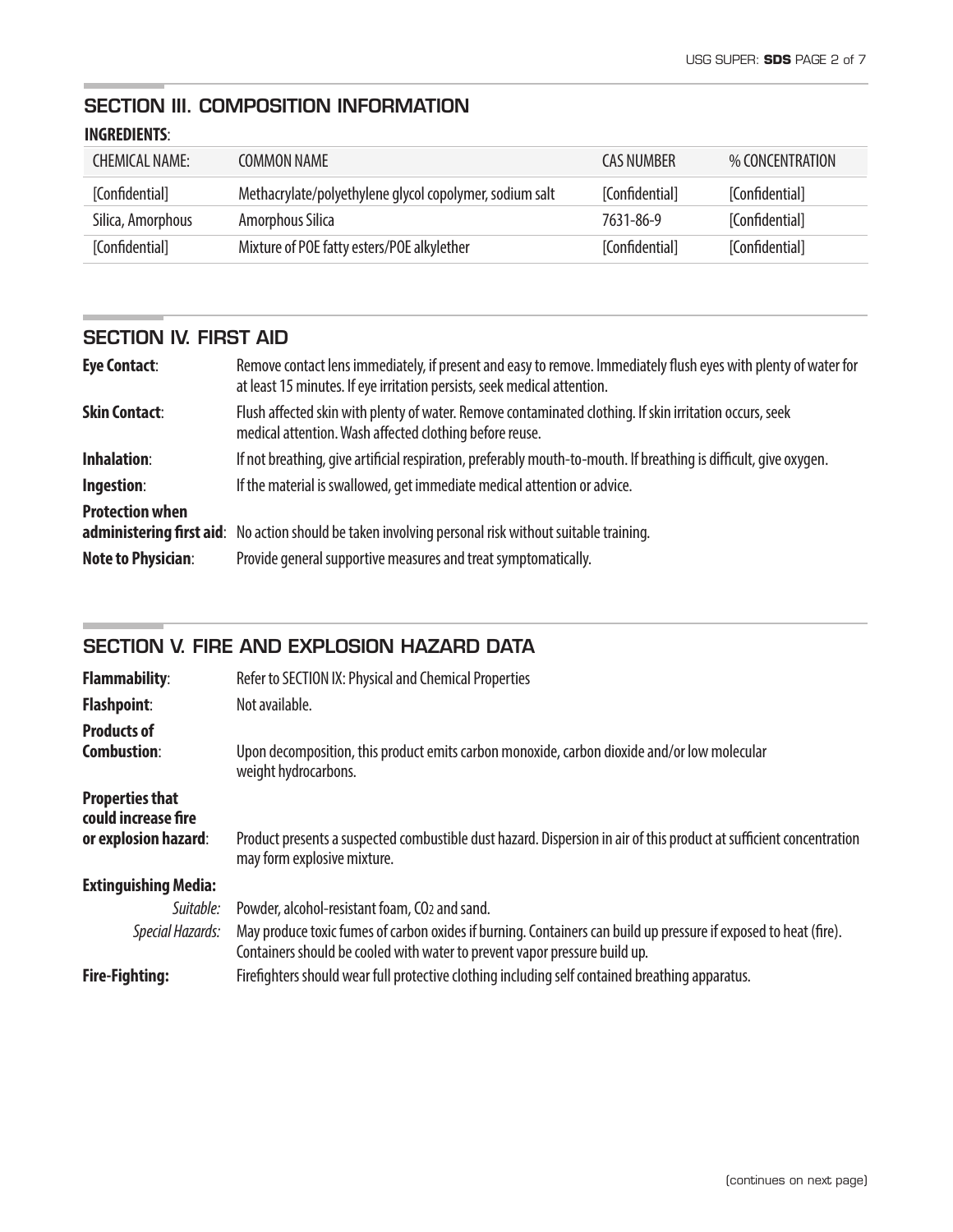## SECTION VI. ACCIDENTAL RELEASE MEASURES

| <b>Personal Precautions:</b>                | Take no action involving personal risk without suitable training. Evacuate surrounding areas. Do not touch or walk<br>through spilled material. Provide adequate ventilation. Wear appropriate personal protective equipment.                                                                                                                   |  |  |
|---------------------------------------------|-------------------------------------------------------------------------------------------------------------------------------------------------------------------------------------------------------------------------------------------------------------------------------------------------------------------------------------------------|--|--|
|                                             | See SECTION VIII: EXPOSURE CONTROLS AND PERSONAL PROTECTION.<br>Refer to SECTION VII: HANDLING AND STORAGE for additional precautionary measures.                                                                                                                                                                                               |  |  |
| <b>Environmental</b><br><b>Precautions:</b> | Avoid dispersal of spilled material and runoff as well as contact with soil, waterways, drains, and sewers.                                                                                                                                                                                                                                     |  |  |
| <b>Methods for Cleaning Up:</b>             |                                                                                                                                                                                                                                                                                                                                                 |  |  |
| Small Spills and Leaks:                     | Stop leak if possible to do so without risk. Move containers from spill area. Dilute with water and mop up, or<br>absorb with an inert dry material and place in an appropriate waste disposal container. Finish cleaning by<br>flushing contaminated surface with water and dispose of according to local and regional authority requirements. |  |  |
| Large Spills and Leaks:                     | Stop leak if possible to do so without risk. Clean up large spills with pump or vacuum truck. Finish cleaning by<br>flushing contaminated surface with water and dispose of according to local and regional authority requirements.                                                                                                             |  |  |

#### SECTION VII. HANDLING AND STORAGE

| Handling: | Wear appropriate personal protective equipment. Eating, drinking and smoking should not be allowed in areas<br>where this material is being handled, stored, and processed. Use with appropriate ventilation. Do not ingest. Avoid<br>contact with skin and eyes. Do not breathe gas, fumes, vapor, or spray. Wash thoroughly after handling. |
|-----------|-----------------------------------------------------------------------------------------------------------------------------------------------------------------------------------------------------------------------------------------------------------------------------------------------------------------------------------------------|
|           | See SECTION VIII: EXPOSURE CONTROLS AND PERSONAL PROTECTION.                                                                                                                                                                                                                                                                                  |
| Storage:  | Keep container tightly closed and in a cool, well-ventilated area. Do not store this material in open or unlabeled<br>containers. Store in accordance with local regulations.                                                                                                                                                                 |
|           | See SECTION X: STABILITY AND REACTIVITY.                                                                                                                                                                                                                                                                                                      |

## SECTION VIII. EXPOSURE CONTROLS/PERSONAL PROTECTION

**Engineering Controls**: Provide adequate local exhaust ventilation to maintain worker exposure below exposure limits.

#### **PERSONAL PROTECTIVE EQUIPMENT**

| <b>Eye/Face Protection:</b> | Wear chemical goggles.                                                                                                                                                                            |
|-----------------------------|---------------------------------------------------------------------------------------------------------------------------------------------------------------------------------------------------|
| <b>Hand Protection:</b>     | Use impervious gloves.                                                                                                                                                                            |
| <b>Skin Protection:</b>     | Normal work clothing (long sleeved shirts and long pants) is recommended.                                                                                                                         |
|                             | Respiratory Protection: A respiratory protection program that meets OSHA's 29 CFR 1910.134 and ANSI Z88.2 requirements must be<br>followed whenever there may be potential for airborne exposure. |
| Other:                      | Eyewash fountains and emergency showers are required.                                                                                                                                             |

#### **EXPOSURE LIMITS**

| <b>Chemical</b>                                                           | <b>CASRN</b> | <b>Percent</b> | Limits                                                                                                 | Agency |
|---------------------------------------------------------------------------|--------------|----------------|--------------------------------------------------------------------------------------------------------|--------|
| Particulates not otherwise regulated                                      |              |                | 5 mg/m3 TWA (total dust);<br>5 mg/m3 TWA (respirable fraction)                                         | OSHA   |
| Particles (insoluble or poorly soluble)<br>Not Otherwise Specified (PNOS) |              |                | 10 mg/m3 TWA (inhalable particles,<br>recommended); 3 mg/m3 TWA<br>(respirable particles, recommended) | ACGIH  |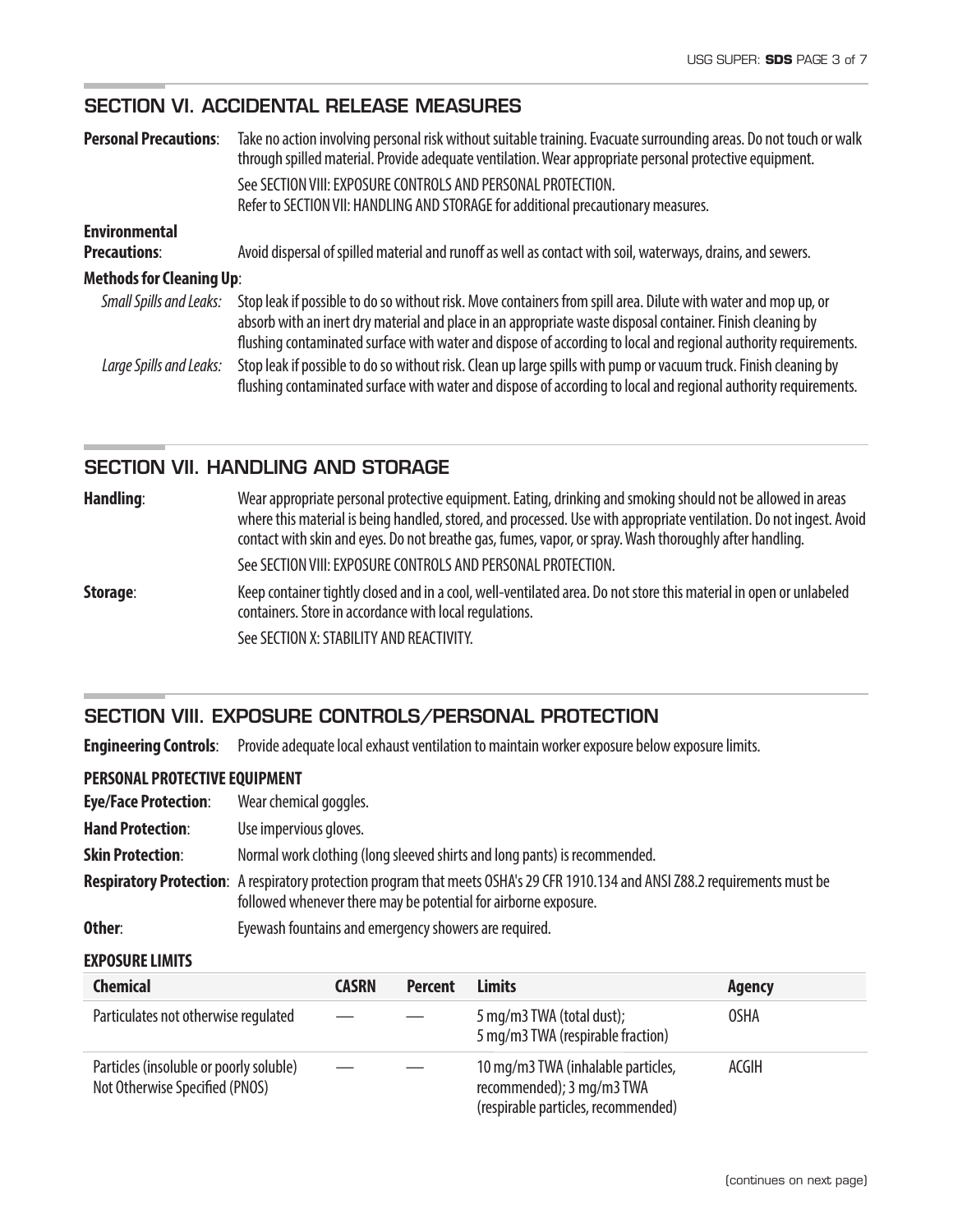## SECTION IX. PHYSICAL/CHEMICAL PROPERTIES

| Appearance@20°C                             | Yellowish brown solid.            |
|---------------------------------------------|-----------------------------------|
| Odor:                                       | No odor.                          |
| pH:                                         | $6.0 - 8.0$ (5% solution).        |
| <b>Boiling Point:</b>                       | Not available.                    |
| <b>Freezing Point:</b>                      | Not available.                    |
| <b>Molecular Weight:</b>                    | Not applicable.                   |
| <b>Relative Density:</b>                    | 0.57g/mL @ $25^{\circ}$ C.        |
| <b>Vapor Pressure:</b>                      | Not available.                    |
| <b>Vapor Density:</b>                       | Not available.                    |
| <b>Dispersibility</b><br><b>Properties:</b> | See "solubility in water," below. |
| <b>Solubility in Water:</b>                 | Soluble.                          |
| <b>Partition Coefficient</b>                |                                   |
| N-octanol/eau:                              | Not available.                    |
| <b>Flammability:</b>                        | Not evaluated.                    |
| <b>Flash Point (°C):</b>                    | Not available.                    |

## SECTION X. STABILITY AND REACTION

| <b>Stability:</b>                                                   | Stable under normal conditions. |
|---------------------------------------------------------------------|---------------------------------|
| <b>Conditions to Avoid:</b>                                         | None known.                     |
| <b>Incompatible</b><br><b>Materials</b> (Reactivity):               | None known.                     |
| <b>Incompatible</b><br><b>Materials (Storage</b><br>and Transport): | No information available.       |
| <b>Hazardous</b><br><b>Polymerization:</b>                          | Will not occur.                 |
| <b>Hazardous</b><br><b>Decomposition</b><br><b>Products:</b>        | None known.                     |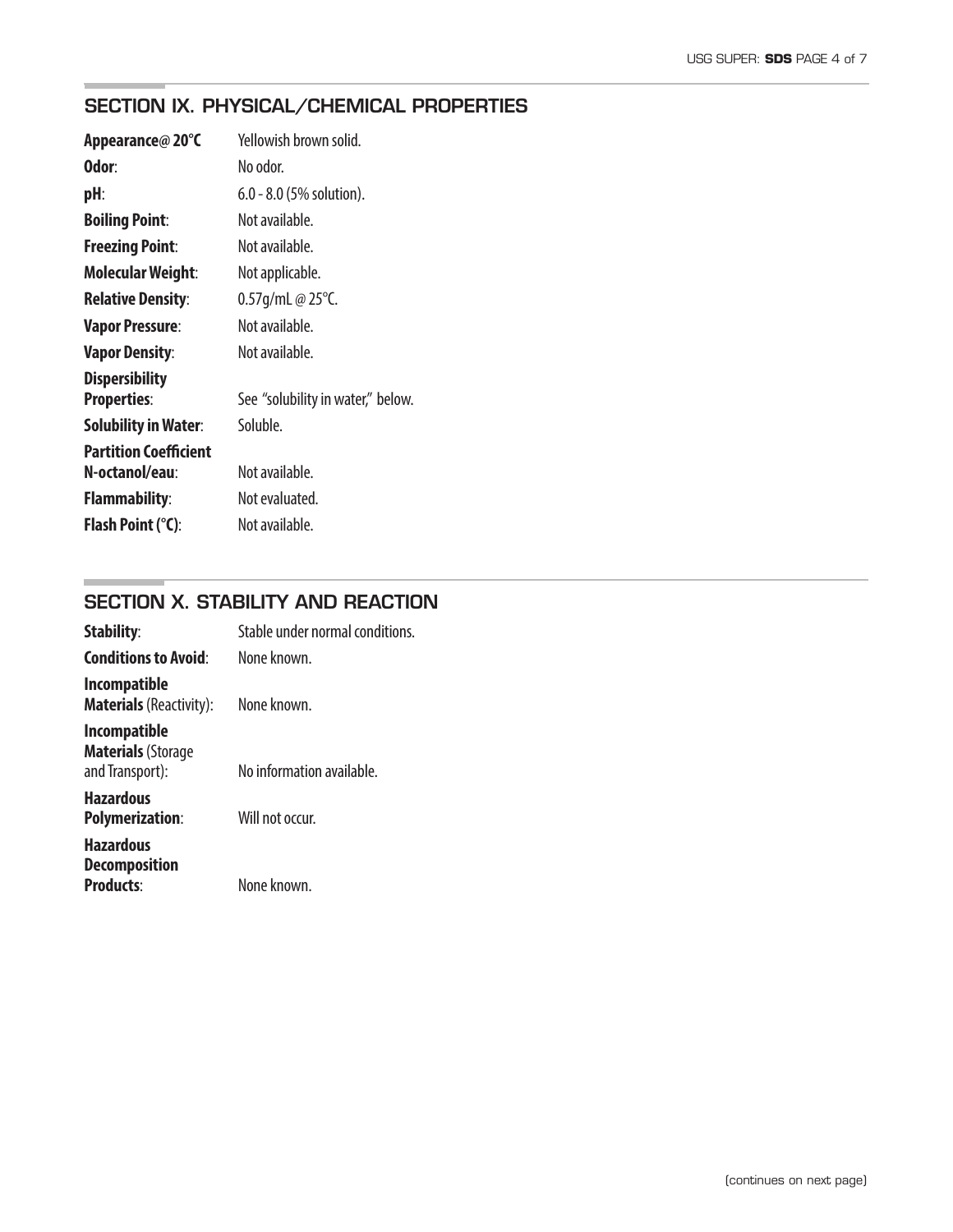#### SECTION XI. TOXICOLOGICAL INFORMATION

#### **Potential Acute Health Effects:**

| Inhalation:                              | May cause slight irritation to the respiratory system.    |
|------------------------------------------|-----------------------------------------------------------|
| Ingestion:                               | Not a likely route of entry. May be harmful if swallowed. |
| Eyes:                                    | May cause slight eye irritation.                          |
| Skin:                                    | Not expected to be a primary skin irritant.               |
| <b>Potential Chronic Health Effects:</b> |                                                           |
| Chronic Effects:                         | No known significant effects or critical hazards.         |
| Mutagenicity:                            | No known significant effects or critical hazards.         |
| Developmental Effects:                   | No known significant effects or critical hazards.         |
| <b>Fertility Effects:</b>                | No known significant effects or critical hazards.         |
| Target Organs:                           | No known significant effects or critical hazards.         |
| <b>Medical Conditions</b>                |                                                           |
| Aggravated by                            |                                                           |

 *Over-exposure:* Repeated or prolonged exposure is not known to aggravate medical condition.

*Effect of Repeated Exposure:* No specific data.

#### **CARCINOGENICITY**

| <b>Chemical Name</b> | <b>Data</b>                                 | Agency      | List                                    |
|----------------------|---------------------------------------------|-------------|-----------------------------------------|
| Silica, amorphous    | Monograph 68 [1997];<br>Supplement 7[1987]; | <b>IARC</b> | Group 3 Not Classifiable as Carcinogens |

None of the components of this product are listed on the OSHA Possible or Select Carcinogens Lists. None of the components of this product are listed on the ACGIH Carcinogens List. None of the components of this product are listed on the NTP Known or Suspected Carcinogens List.

 *Lethal Dose:* No information available.  *Routes of Entry:* Routes of entry for solids and liquids include eye and skin contact, ingestion and inhalation.

#### SECTION XII. ECOLOGICAL INFORMATION

| <b>Aquatic Toxicity</b><br><b>Classification:</b> | Not classified as hazardous to aquatic environment. |
|---------------------------------------------------|-----------------------------------------------------|
| Persistence &<br>Degradability:                   | No information available.                           |
| <b>Ecotoxicity:</b>                               | Not available.                                      |

#### SECTION XIII. DISPOSAL CONSIDERATIONS

Waste Disposal: Wastes must be tested using methods described in 40 CFR Part 261 to determine if it meets applicable definitions of hazardous wastes. Clean up and dispose of waste in accordance with all federal, state, and local environmental regulations. Dispose of waste material according to Local, State, Federal, and Provincial Environmental Regulations.

CONSULT YOUR LOCAL OR REGIONAL AUTHORITIES.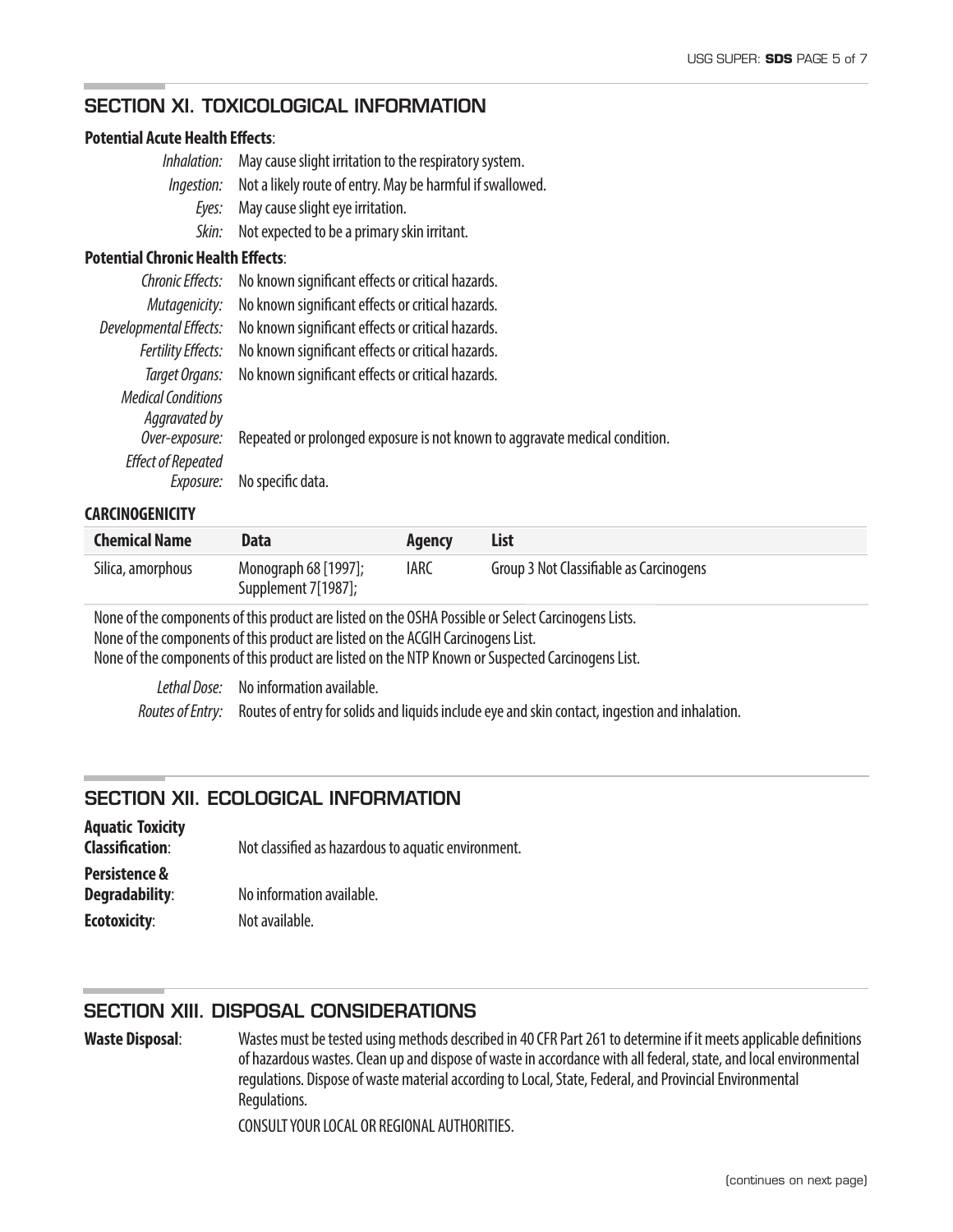## SECTION XIV. TRANSPORTATION INFORMATION

#### **REGULATORY INFORMATION**:

|                  | UN NUMBER:             | <b>PROPER SHIPPING NAME</b>   | <b>CLASS</b> | $PG*$ | LABEL | ADDITIONAL INFORMATION |
|------------------|------------------------|-------------------------------|--------------|-------|-------|------------------------|
| D <sub>O</sub> T | Not Regulated          | <b>Non-Hazardous Material</b> |              |       |       |                        |
| <b>TDG</b>       | Not Regulated          |                               |              |       |       |                        |
| ADR-RID          | Not Regulated          |                               |              |       |       |                        |
| <b>IMDG</b>      | Not Regulated          | <b>Non-Hazardous Material</b> |              |       |       |                        |
|                  | IATA-DRG Not Regulated | <b>Non-Hazardous Material</b> |              |       |       |                        |

\*PG: Packing Group

### SECTION XV. REGULATORY INFORMATION

| <b>UNITED STATES</b>                                |                                                               |
|-----------------------------------------------------|---------------------------------------------------------------|
| <b>OSHA Hazard Classification:</b>                  | This material is not considered hazardous by OSHA.            |
| <b>TSCA 8(B) Inventory:</b>                         | All ingredients are listed on TSCA inventory or are exempted. |
| <b>Clean Water Act:</b>                             | No components listed.                                         |
| SARA 302/304/311/312/313                            |                                                               |
| <b>Extremely Hazardous</b>                          |                                                               |
| Substances:                                         | No components listed.                                         |
| <b>Hazardous Substances:</b>                        | No components listed.                                         |
| <b>Reporting Requirements:</b>                      | Not applicable.                                               |
| CLEAN AIR ACT (CAA) 112                             |                                                               |
| <b>Accidental Release Prevention:</b>               | Not applicable.                                               |
| <b>Regulated Flammable Substances:</b>              | No components listed.                                         |
| <b>Regulated Toxic Substances:</b>                  | No components listed.                                         |
| <b>STATE LISTS</b>                                  |                                                               |
| Massachusetts Right-to-Know List: Amorphous silica. |                                                               |
| <b>New Jersey Right-to-Know List:</b>               | Silica, amorphous.                                            |
| Pennsylvania Right-to-Know List:                    | Silica.                                                       |
| CANADA                                              |                                                               |
| <b>WHMIS:</b>                                       | Silica, amorphous, fumed.                                     |
|                                                     |                                                               |